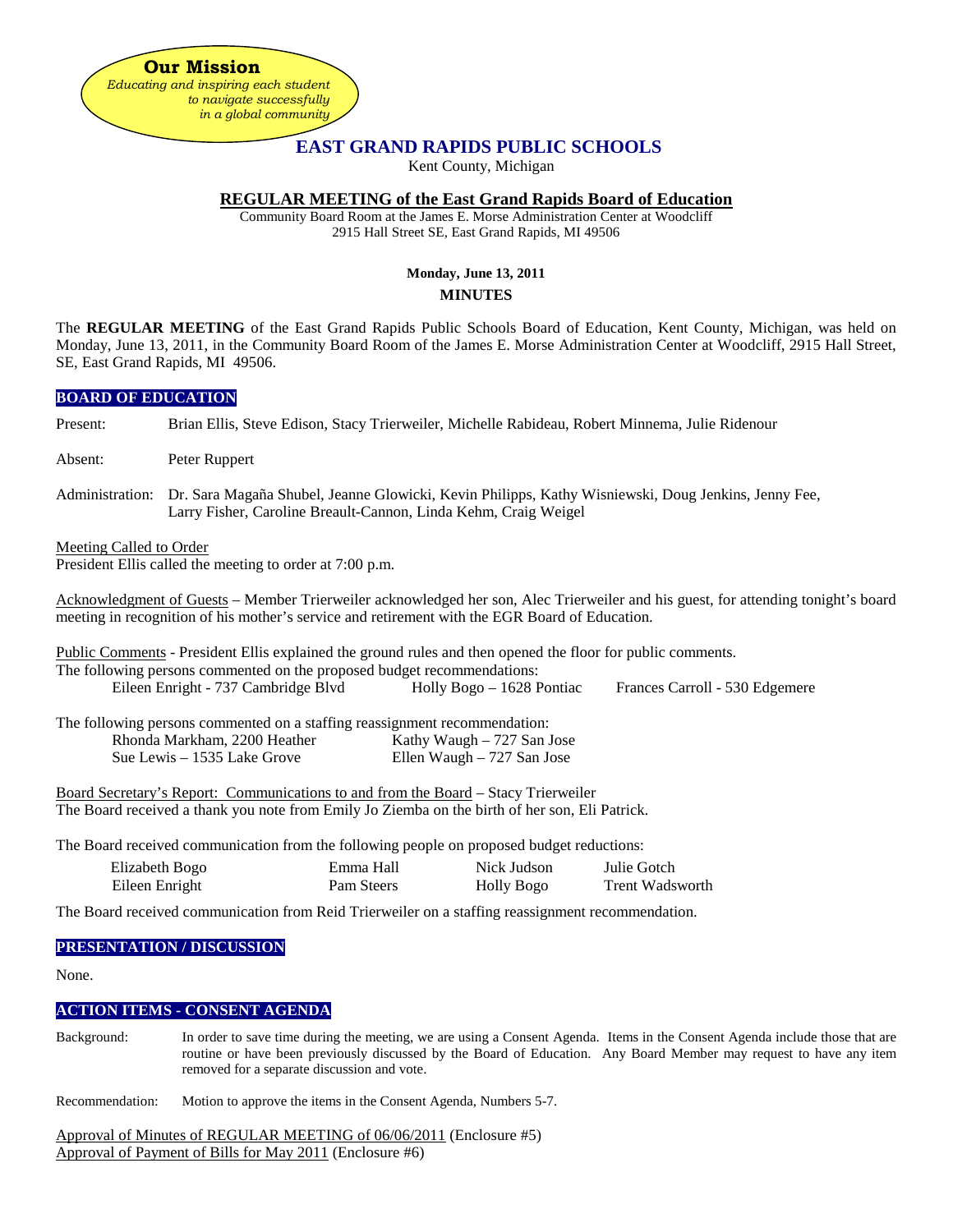#### Approval of ELA Curriculum

Member Trierweiler moved to approve Consent Agenda Items 5-7. Member Minnema seconded the motion. Motion passed 6-0.

# **OTHER ACTION ITEMS**

Approval of 2010-2011 Final Budget Amendments (Enclosure #8)<br>Background: The Finance Committee has reviewed the final an

The Finance Committee has reviewed the final amendment to the 2010-2011 General Fund, Athletic, Food Service, Sinking Fund, and Debt Retirement Budgets.

Recommendation: Motion to approve the 2010-2011 General Fund Budget Amendment as recommended by the Finance Committee.

Member Ridenour moved to approve the 2010-2011 Final Budget Amendments as recommended by the Finance Committee. Member Rabideau seconded the motion. Motion passed 6-0.

Approval of 2011-2012 General Fund Budget (Enclosure #9)

Kevin Philipps, Assistant Superintendent of Business, presented the 2011-2012 Proposed Budget and the 2012-2013 Forecast.

Member Ridenour moved to approve the 2011-2012 General Fund Budget. Member Edison seconded the motion. A discussion was held with questions and answers from the Board.

Member Edison moved to reinstate the 20% reduction in the PAC budget through the generation of revenues equaling the \$25,000 expense reduction in the form of pay-to-participate fees or contributions from support groups. If additional revenues could not be generated, then it is a negative hit of \$25K to fund balance. No second for the motion.

Motion passed 6-0 for the approval of the 2011-2012 General Fund Budget as originally presented in Enclosure # 9.

Member Edison expressed that the staff has done a fantastic job in debating about cuts outside of the classroom. Member Rabideau commended the staff and community on the positive energy and creative enthusiasm demonstrated during the process of needing to look at things differently.

Approval of 2011-2012 Budget for Debt Retirement (Enclosure #10) Kevin Philipps presented the 2011-2012 Budget for Debt Retirement. Member Trierweiler moved to approve the 2011-2012 Budget for Debt Retirement. Member Edison seconded the motion. Motion passed 6-0.

Approval of 2011-2012 Budget for the Sinking Fund (Enclosure #11)

Kevin Philipps presented the 2011-2012 Budget for the Sinking Fund.

Member Ridenour moved to approve the 2011-2012 Budget for the Sinking Fund. Member Edison seconded the motion. A discussion was held with questions and answers from the Board. Motion passed 6-0.

Approval of State Aid Loan Resolution (Enclosure #12) Kevin Philipps presented the State Aid Loan Resolution. Member Minnema moved to approve the State Aid Loan Resolution. Member Trierweiler seconded the motion. Motion passed 6-0.

Approval of Bus Purchase (Enclosure #13) – Kevin Philipps

Kevin Philipps presented the bids to purchase a bus.

Member Ridenour moved to approve the bid from Capital City Bus Sales to purchase a bus as described in Enclosure #13. Member Edison seconded the motion. A discussion was held with questions and answers from the Board. Motion passed 6-0.

Approval of Laptop Bids (Enclosure #14) – Kevin Philipps and Doug Jenkins

Kevin Philipps presented bids for laptops and the recommendation to use allocated bond money to purchase 100 Apple MacBooks and necessary periphery equipment in the amount of \$86,099.72.

Member Edison moved to approve the Laptop Bids as described in Enclosure #14. Member Trierweiler seconded the motion. A discussion was held with questions and answers from the Board. Motion passed 6-0.

Approval of GASB54 Fund Balance Policy (Enclosure #15) – Kevin Philipps

Kevin Philipps presented on the new accounting policy referred to as GASB54. Recommendation to approve a fund balance policy that would meet the requirements of GASB54. This policy would be disclosed in the footnotes of our financial audit annually.